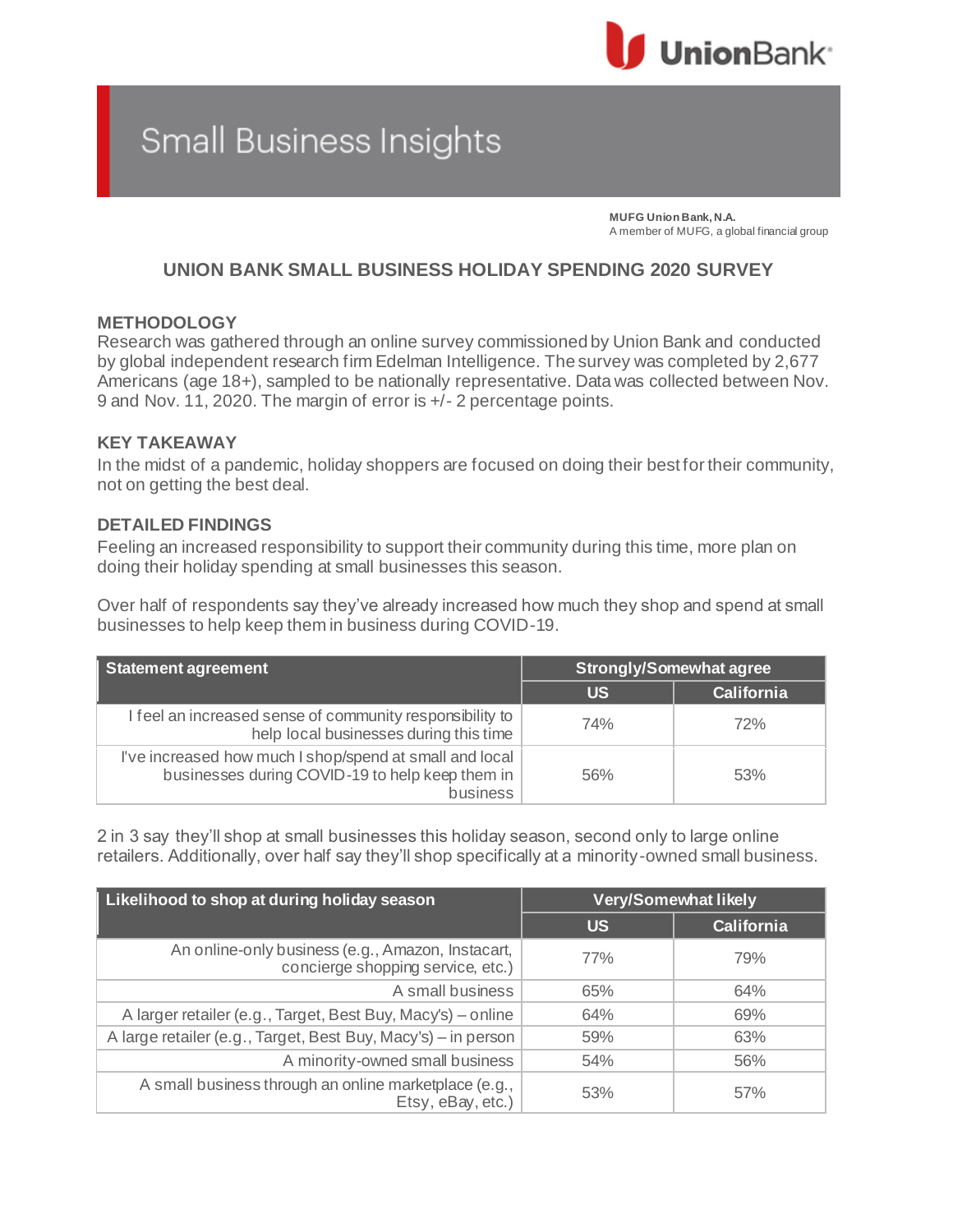Not only are they willing to shop more at small businesses, they're willing to spend more at small businesses.

- 7 in 10 would pay \$5 more to support a small business, and over half say they'd spend \$10 more.
- Californians are feeling especially generous, with half saying they'd be willing to spend \$20 more to support a small business.

| Likelihood to spend more at small businesses during                                                                          | Very/Somewhat likely |                   |
|------------------------------------------------------------------------------------------------------------------------------|----------------------|-------------------|
| holiday season                                                                                                               | <b>US</b>            | <b>California</b> |
| Spend \$5 more on an item to support a small or local<br>business (vs. saving \$5 and purchasing from a large<br>retailer)   | 69%                  | 66%               |
| Spend \$10 more on an item to support a small or local<br>business (vs. saving \$10 and purchasing from a large<br>retailer) | 58%                  | 61%               |
| Spend \$20 more on an item to support a small or local<br>business (vs. saving \$20 and purchasing from a large<br>retailer) | 43%                  | 51%               |

This holiday season isn't about getting the best deal – it's about showing up for your local community.

• 7 in 10 say it's more important to support small businesses than to get the best deal.

| Statement agreement                                                                      | <b>Strongly/Somewhat agree</b> |                   |
|------------------------------------------------------------------------------------------|--------------------------------|-------------------|
|                                                                                          | US.                            | <b>California</b> |
| It's more important to support small businesses than to get<br>the best deal or discount | 72%                            | 68%               |

As a result, this holiday shopping season is likely to start earlier and revolve less around big shopping events – only 1 in 5 plan on doing most of their spending on Black Friday/ Cyber Monday, 1 in 5 have already started their shopping/spending, and 1 in 10 are already done.

| <b>Plans for holiday spending</b><br>(when they're planning to do majority of holiday        | % selecting                         |                                     |
|----------------------------------------------------------------------------------------------|-------------------------------------|-------------------------------------|
| spending)                                                                                    | <b>US</b>                           | <b>California</b>                   |
| <b>Early December</b>                                                                        | 21%                                 | 18%                                 |
| <b>Black Friday/ Cyber Monday</b>                                                            | 20%                                 | 24%                                 |
| Right now - early November                                                                   | 19%                                 | 19%                                 |
| I keep an eye out for specific sales to determine when I<br>spend                            | 17%                                 | 17%                                 |
| <b>Small Business Saturday</b>                                                               | 6%                                  | 6%                                  |
| I've already done all my holiday spending for this year                                      | 10%<br>(7% online, 3% in-<br>store) | 10%<br>(7% online, 3% in-<br>store) |
| I'm not planning on doing any holiday shopping/spending<br>this year because of the pandemic | 9%                                  | 8%                                  |
| I don't have a specific spending plan                                                        | 32%                                 | 33%                                 |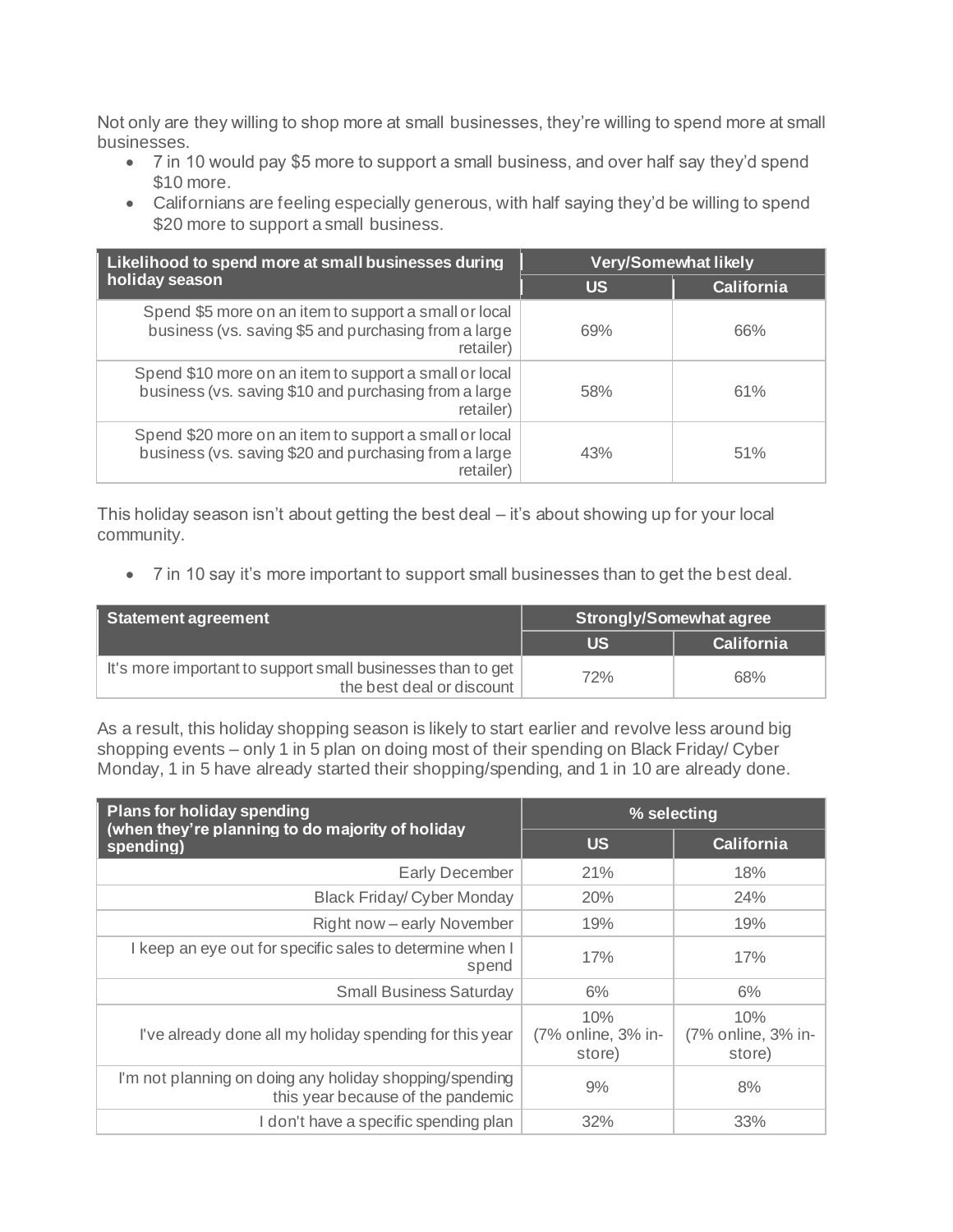However, that doesn't mean shoppers won't be working with a budget. Most are planning on spending less than they did last year.

• Retail is a slight exception – most plan on spending the same or more this year, though almost half still report they plan on spending less.

| Plans for changes in holiday spending                 | <b>US</b> | <b>California</b> |
|-------------------------------------------------------|-----------|-------------------|
| <b>Restaurants</b>                                    |           |                   |
| I plan on spending more on this than last year        | 9%        | 9%                |
| I plan on spending the same amount as last year       | 39%       | 37%               |
| I plan on spending less on this than last year        | 52%       | 54%               |
| <b>Travel</b>                                         |           |                   |
| I plan on spending <b>more</b> on this than last year | 7%        | 8%                |
| I plan on spending the same amount as last year       | 31%       | 25%               |
| I plan on spending less on this than last year        | 62%       | 67%               |
| <b>Retail</b>                                         |           |                   |
| I plan on spending more on this than last year        | 10%       | 9%                |
| I plan on spending the same amount as last year       | 49%       | 46%               |
| plan on spending less on this than last year          | 41%       | 45%               |

Several financial factors are impacting Americans' holiday spending, and 1 in 4 have suffered a job loss or hour/wage reduction, and 1 in 4 say they're trying to save more.

| Financial factors impacting holiday spending                                                                                                | % selecting       |                   |
|---------------------------------------------------------------------------------------------------------------------------------------------|-------------------|-------------------|
|                                                                                                                                             | <b>US</b>         | <b>California</b> |
| <b>Negative factors</b>                                                                                                                     |                   |                   |
| Trying to save more this year                                                                                                               | 24%               | 27%               |
| NET: Job loss or wage/hour reduction                                                                                                        | 23%               | 27%               |
| Job loss<br>Reduced pay/wage<br>Reduced hours                                                                                               | 11%<br>11%<br>10% | 15%<br>12%<br>10% |
| Increased expenses this year                                                                                                                | 16%               | 15%               |
| <b>Positive factors</b>                                                                                                                     |                   |                   |
| Have more money to spend on loved ones due to less<br>discretionary spending / traveling during COVID-19                                    | 9%                | 10%               |
| I have more money I can spend because there are fewer<br>people to shop for due to inability to travel to see loved<br>ones during COVID-19 | 6%                | 8%                |
| I have money from the stimulus check                                                                                                        | 7%                | 6%                |
| Job promotion / increased pay                                                                                                               | 5%                | 5%                |
| Not applicable - no financial factors have impacted my<br>ability to spend on the holidays this year                                        | 39%               | 34%               |

To gear up for the holiday shopping season, small businesses need to focus on COVID-19 precautions and online ordering options.